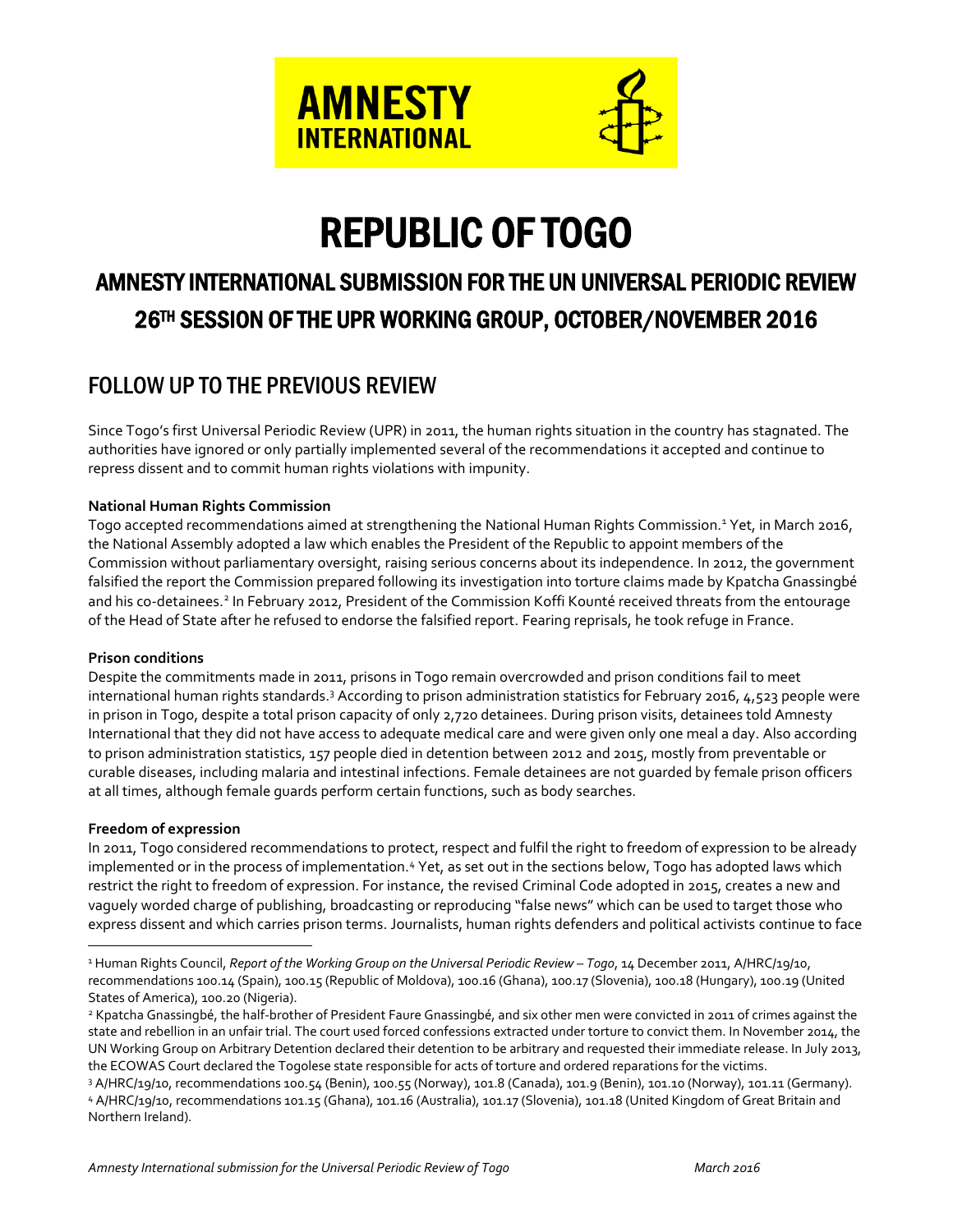reprisals for exercising their right to freedom of expression.

#### **Torture and other ill-treatment**

In November 2015, Togo adopted a revised Criminal Code which criminalizes torture.<sup>5</sup> However as detailed below, the definition of torture used in the Criminal Code is not in line with the definition in Article 1 of the Convention against Torture and Other Cruel, Inhuman or Degrading Treatment or Punishment (CAT). Amnesty International has reported cases of torture and other ill-treatment since Togo's last UPR (see below).

In March 2016, the National Assembly adopted a law establishing a national preventive mechanism within the National Human Rights Commission.<sup>6</sup> However, under this law the President is able to appoint some of its members without parliamentary oversight, raising serious concerns about the ability of the national preventive mechanism to carry out its mandate independently. Contrary to the guidelines provided by the Subcommittee on Prevention of Torture and Other Cruel, Inhuman or Degrading Treatment or Punishment, the law fails to clarify that the national preventive mechanism should be located within a separate unit or department, with its own staff and budget.

Despite its commitment at the 2011 review, Togo has not revised its Criminal Procedure Code to build in legal safeguards against torture and other ill-treatment, including ensuring that detainees have access to a lawyer promptly after being deprived of their liberty.<sup>7</sup>

#### **Lesbian, gay, bisexual, transgender, and intersex (LGBTI) rights**

Togo rejected recommendations to protect LGBTI rights during the first UPR cycle, including to repeal the provisions of its Criminal Code which criminalize same sex relationships and discriminate against LGBTI persons. <sup>8</sup> Since the 2011 review, respect for LGBTI rights has deteriorated. As detailed below, the revised Criminal Code not only retains provisions criminalizing consensual same-sex sexual relations, but also increases penalties. Sexual orientation and gender identity are not included as prohibited grounds for discrimination. Since 2011, several people have been arbitrarily detained in Togo on the basis of their real or perceived sexual orientation or gender identity and expression.

#### **Impunity for human rights violations**

Despite commitments made in 2011 to tackle impunity,<sup>9</sup> Togo has failed to bring suspected perpetrators of torture or unlawful killings to justice. As detailed in the sections below, this includes but is not limited to the killings of protestors during the 2005 election violence and the torture of Kpatcha Gnassingbé and his co-detainees.

## THE NATIONAL HUMAN RIGHTS FRAMEWORK

#### **Freedom of assembly and use of force**

 $\overline{a}$ 

The revised Criminal Code adopted in November 2015 further restricts the right to freedom of peaceful assembly.<sup>10</sup> It criminalizes the participation in and organization of assemblies which have not been subject to the necessary administrative formalities, independently of the size of the assembly, with sentences ranging from a fine of CFA 50,000

<sup>5</sup> A/HRC/19/10, recommendations 100.52 (Cape Verde), 101.4 (Mexico).

<sup>6</sup> A/HRC/19/10, recommendations 100.21 (France), and 100.23 (Benin).

<sup>7</sup> A/HRC/19/10, recommendation 100.53 (Chile).

<sup>8</sup> A/HRC/19/10, recommendations 103.7 (Canada), 103.8 (Argentina), 103.9 (Australia), 103.10 (Brazil), 103.11 (Spain). See Criminal Code (2008), article 88.

<sup>9</sup> A/HRC/19/10, recommendations 100.50 (Slovenia), 100.51 (Slovakia), 101.5 (Norway), 101.6 (Germany).

<sup>10</sup> A law adopted in May 2011 establishes the conditions for the exercise of the right to freedom of peaceful assembly. It significantly improved the legal framework governing assemblies, including by setting a requirement of notification rather than authorization and by providing exceptions for spontaneous assemblies. However, it also created impermissible restrictions on the right to peaceful assembly. For instance, it does not clarify that the notification requirement is subjected to the principle of proportionality and should be required only for large meetings or those which affect traffic. It fails to clarify that when restrictions are necessary to protect public order, the authorities have a duty to consider the least restrictive measures available before prohibiting assemblies. The law also provides for a blanket ban on assemblies held before 6am and after 10pm. See: Loi N°2011-010 du 16 mai 2011 fixant les conditions d'exercice de la liberté de réunion et de manifestation pacifiques publiques.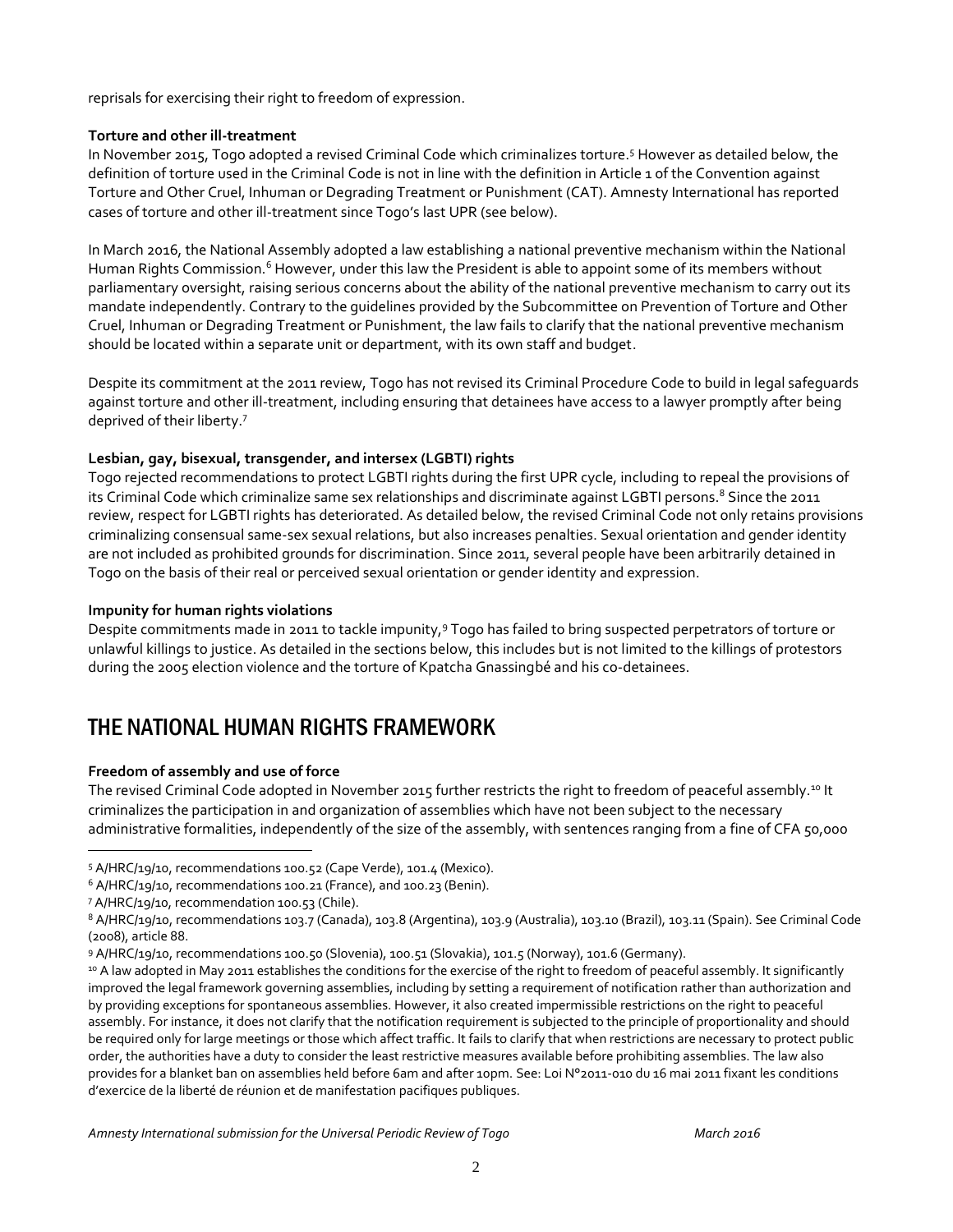to five years' imprisonment if violence occurs during the assembly. <sup>11</sup> It holds the organizers and peaceful demonstrators responsible for the violent or criminal behaviour of other protestors and liable for any corporal or material damage caused.<sup>12</sup>

In March 2013, the government adopted a decree on maintaining and restoring public order which defines the legal framework on the use of force. While it clarifies that maintaining or restoring public order falls under civilian authority and that the use of force should be preceded by warnings,<sup>13</sup> the decree falls short of international law and standards. For example, it does not clearly stipulate that security forces pursuing a lawful law enforcement objective should use nonviolent means where at all possible. Rather it contains express provision for the security forces to use force and firearms for unlawful objectives, such defending premises or goods.<sup>14</sup> It also fails to provide reporting requirements for when force is used.<sup>15</sup>

#### **Freedom of expression**

Togolese law contains provisions which violate the right to freedom of expression, <sup>16</sup> and the legal framework has become more restrictive following legislative changes in 2013 and 2015.

The revised Criminal Code, adopted in November 2015, has introduced new crimes and harsher punishments. Punishments for defamation have been increased by up to 4 years' imprisonment and fines of up to CFA 4 million for repeated offences,<sup>17</sup> while offending public officials now carries penalties of up to 6-months' imprisonment and fines of up to CFA 2 million.<sup>18</sup> The revised Criminal Code has also created a new and ill-defined charge of publishing, broadcasting or reproducing "false news", with prison terms of up to  $5$  years.<sup>19</sup> It further criminalizes the uttering of seditious chants in public spaces or assemblies with penalties of up to two-months' imprisonment and fines of up to CFA 1 million.<sup>20</sup> Finally, it has created vaguely-worded terrorism-related charges, including financing terrorism,<sup>21</sup> publishing messages inciting terrorism,<sup>22</sup> and contributing to the commission of a terrorist  $act<sub>23</sub>$  all of which could be used to repress dissent.

#### **Torture and other ill-treatment**

 $\overline{a}$ 

In a major human rights development in domestic law, cruel and inhuman treatment or punishment and degrading treatment have been criminalized in the revised Criminal Code. However, there are inconsistencies in how these terms are defined in the Code<sup>24</sup> and the definitions are not in line with the Convention against Torture and Other Cruel,

<sup>11</sup> Loi N° 2015-010 du 24 novembre 2015 portant nouveau code pénal, articles 539, 540 and 541.

<sup>&</sup>lt;sup>12</sup> Loi Nº 2015-010 du 24 novembre 2015 portant nouveau code pénal, article 542.

<sup>13</sup> Décret N°2013 – 013 / PR du 6 mars 2013 portant réglementation du maintien et du rétablissement de l'ordre public, article 3.

<sup>14</sup> Décret N°2013 – 013 / PR du 6 mars 2013 portant réglementation du maintien et du rétablissement de l'ordre public, article 32.

<sup>15</sup> Under Togolese law, there is no independent oversight body mandated to investigate at least the most serious incidents involving the use of force by security forces, establish individual and command responsibility, as well as institutional failures and deficiencies. <sup>16</sup> The Press and Communication Code adopted in 1998 already criminalized offending public officials, including with drawings, as well as broadcasting and publishing information "at variance with reality", defamation (including against public officials) and incitement to commit crimes or offences. These charges are vaguely worded and used to repress dissent.

<sup>17</sup> Loi N° 2015-010 du 24 novembre 2015 portant nouveau code pénal, articles 290 – 296.

 $18$  Loi N° 2015-010 du 24 novembre 2015 portant nouveau code pénal, article 301 – 302.

<sup>&</sup>lt;sup>19</sup> Loi Nº 2015-010 du 24 novembre 2015 portant nouveau code pénal, article 665.

<sup>&</sup>lt;sup>20</sup> Loi N° 2015-010 du 24 novembre 2015 portant nouveau code pénal, article 552.

<sup>21</sup> Loi N° 2015-010 du 24 novembre 2015 portant nouveau code pénal, article 739.

<sup>22</sup> Loi N° 2015-010 du 24 novembre 2015 portant nouveau code pénal, article 747.

<sup>&</sup>lt;sup>23</sup> Loi N° 2015-010 du 24 novembre 2015 portant nouveau code pénal, article 750.

<sup>24</sup> The Criminal Code contains two distinct definitions of torture: in article 150 and in article 198. Article 150 defines torture as: "le fait d'infliger intentionnellement une douleur ou des souffrances aigües, physiques ou mentales, à une personne se trouvant sous sa garde ou sous contrôle. L'acceptation de ce terme ne s'étend pas à la douleur ou aux souffrances résultant uniquement de sanctions légales, inhérentes à ces sanctions ou occasionnées par elles." Article 198, which is the closest to the definition set out in CAT, defines torture as : "tout acte par lequel une douleur ou des souffrances aigües, physiques ou mentales, sont intentionnellement infligées à une personne aux fins notamment d'obtenir d'elle ou d'une tierce personne des renseignements ou des aveux, de la punir d'un acte qu'elle ou une tierce personne a commis ou est soupçonnée d'avoir commis, de l'intimider ou de faire pression sur elle, ou d'intimider ou de faire pression sur une tierce personne, ou pour tout autre motif fondé sur une forme de discrimination quelle qu'elle soit. Ce terme ne s'étend pas à la douleur ou aux souffrances résultant uniquement de sanctions légitimes, inhérentes à ces sanctions ou occasionnées par elles."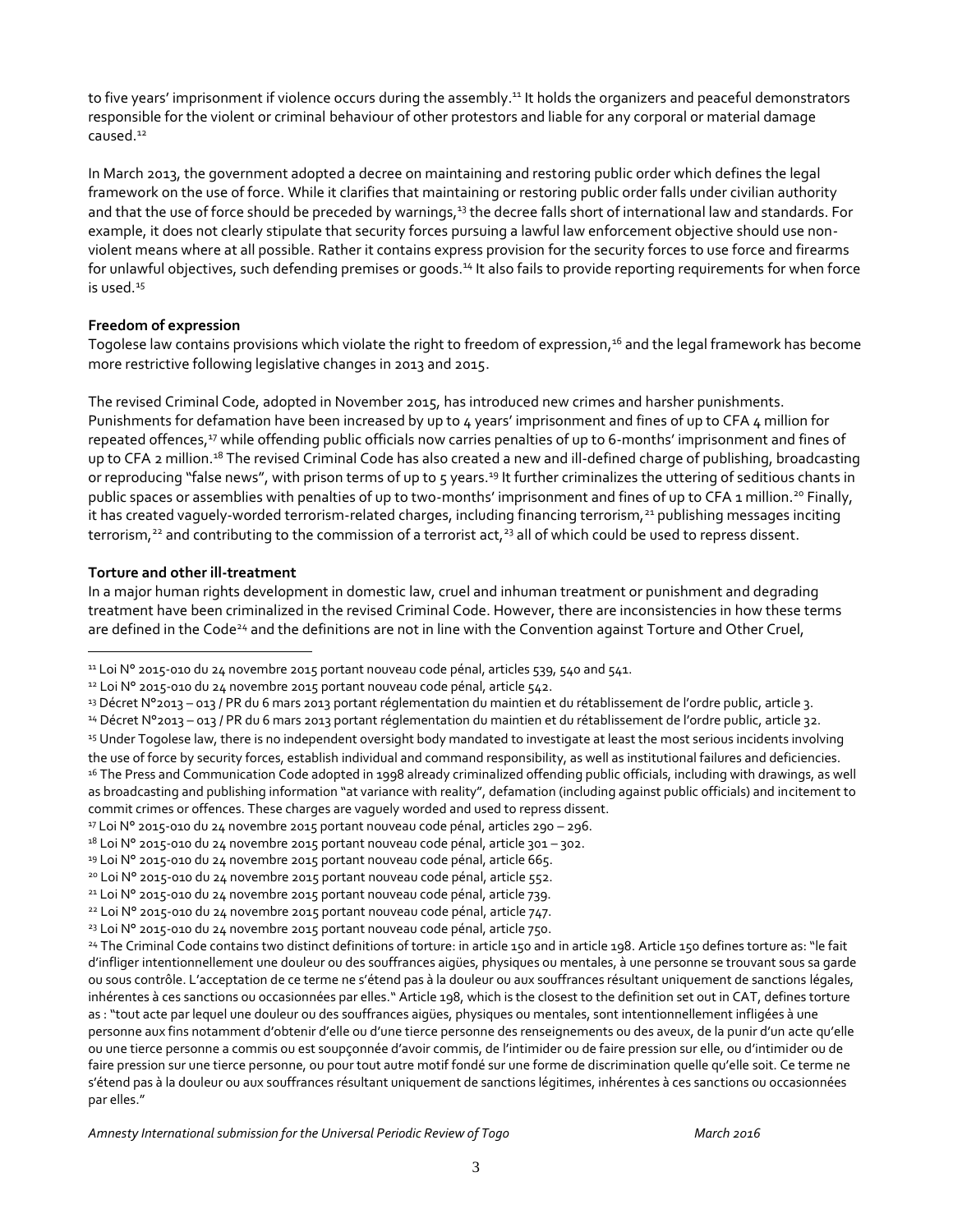Inhuman or Degrading Treatment or Punishment.<sup>25</sup> The revised Criminal Code does not establish the non-applicability of statutory limitations to the crime of torture; rather, the statute of limitation for torture is set to 25 years. $^{26}$ 

The definitions of cruel and inhuman treatment or punishment and degrading treatment restrict the scope of application of the charges to acts causing "grave mental or physical suffering" or "humiliation or grave debasement",<sup>27</sup> instead of interpreting these terms so as to extend the widest possible protection against abuses.

#### **Lesbian, gay, bisexual, transgender, and intersex (LGBTI) rights**

The revised Criminal Code retains provisions which criminalize same-sex relationships and discriminate against LGBTI persons. It raises the applicable penalty to up to three years' imprisonment and/or a fine of up to CFA 3 million.<sup>28</sup>

The revised Criminal Code also criminalizes the incitement to gross indecency which, under the Code, includes sexual relations between consenting adults of the same sex, with a prison term of up to two years and/or a fine of up to CFA 2 million.<sup>29</sup> This provision could be used to target people because of their real or perceived sexual orientation or gender identity and expression or human rights defenders who provide guidance to LGBTI individuals in Togo.

## THE HUMAN RIGHTS SITUATION ON THE GROUND

#### **Clampdown on freedom of assembly and excessive use of force**

Peaceful assemblies organized by political parties or human rights defenders are often arbitrarily banned or dispersed by the police, gendarmerie and armed forces using excessive force. Those who are perceived to be the organizers of such protests often face reprisals and arbitrary arrests.<sup>30</sup>

#### **Restrictions on freedom of expression**

The authorities continue to curtail freedom of expression and to target journalists, human rights defenders and political

the penalty was maximum three years' imprisonment and a fee of maximum CFA 500,000.

 $\overline{a}$ 

[https://www.amnesty.org/en/latest/news/2015/04/togo-authorities-must-guarantee-the-right-to-demonstrate-before-the-elections/.](https://www.amnesty.org/en/latest/news/2015/04/togo-authorities-must-guarantee-the-right-to-demonstrate-before-the-elections/)

<sup>&</sup>lt;sup>25</sup> For instance, torture as defined in article 198 leaves out the part of the CAT definition which refers to pain or suffering "inflicted by or at the instigation of or with the consent or acquiescence of a public official or other person acting in an official capacity." This omission could be used by the state to avoid responsibility, particularly in the case of instigation, consent or acquiescence to torture. <sup>26</sup> Loi N° 2015-010 du 24 novembre 2015 portant nouveau code pénal, article 105.

<sup>27</sup> Loi N° 2015-010 du 24 novembre 2015 portant nouveau code pénal, article 201 and 203.

<sup>&</sup>lt;sup>28</sup> Loi N° 2015-010 du 24 novembre 2015 portant nouveau code pénal, articles 392 -393. In the previous version of the Criminal Code,

<sup>&</sup>lt;sup>29</sup> Loi Nº 2015-010 du 24 novembre 2015 portant nouveau code pénal, article 394.

<sup>30</sup> Examples include:

<sup>-</sup> In November 2015, the security forces killed seven people and wounded at least 117 others, including pregnant women and children, in Mango in northern Togo, during demonstrations against plans to create a nature reserve in the area. A policeman was killed on 26 November in clashes with protesters who resorted to violence after security forces opened fire on peaceful demonstrators. As of March 2016, five men remain in prolonged detention in relation to these protests, including three who organized the demonstrations, even though they claim they did not advocate violence. No members of the security forces have been held to account for the killing or wounding of the protesters, by-standers and their relatives. See: Togo: Les forces de sécurité ont tiré à bout portant sur des manifestants non armés à Mango, available at[: https://www.amnesty.org/en/countries/africa/togo/report-togo/.](https://www.amnesty.org/en/countries/africa/togo/report-togo/)

<sup>-</sup> On 20 August 2015, in Lomé, the security forces used tear gas to disperse a peaceful demonstration of 100 people protesting against the rise of the cost of living. The gendarmerie arbitrarily arrested the three protest organizers, including Kao Atcholi, a human rights defender leading the Association of Victims of Torture in Togo (ASVITTO). They were detained for a day and released without charge. See: Amnesty International, Annual report 2015-16 (Index: POL10/2552/2016), available at: [https://www.amnesty.org/en/countries/africa/togo/report-togo/.](https://www.amnesty.org/en/countries/africa/togo/report-togo/)

<sup>-</sup> Gendarmes and the military fired live bullets at protesters on 25 March 2015 at a rally in the city of Gléi, 160km north of Lomé. At least 30 people, including a woman and a child, were wounded. Gendarmes and soldiers charged at a crowd of 100 students, shooting live bullets and hitting them with batons. The students had gathered spontaneously to protest against exams being held despite the academic curriculum having been disrupted by protests throughout the year. No members of the security forces have been brought to court for the wounding of the protesters and by-standers. See: Amnesty International, *Togo Authorities must guarantee the right to demonstrate before the elections*, available at: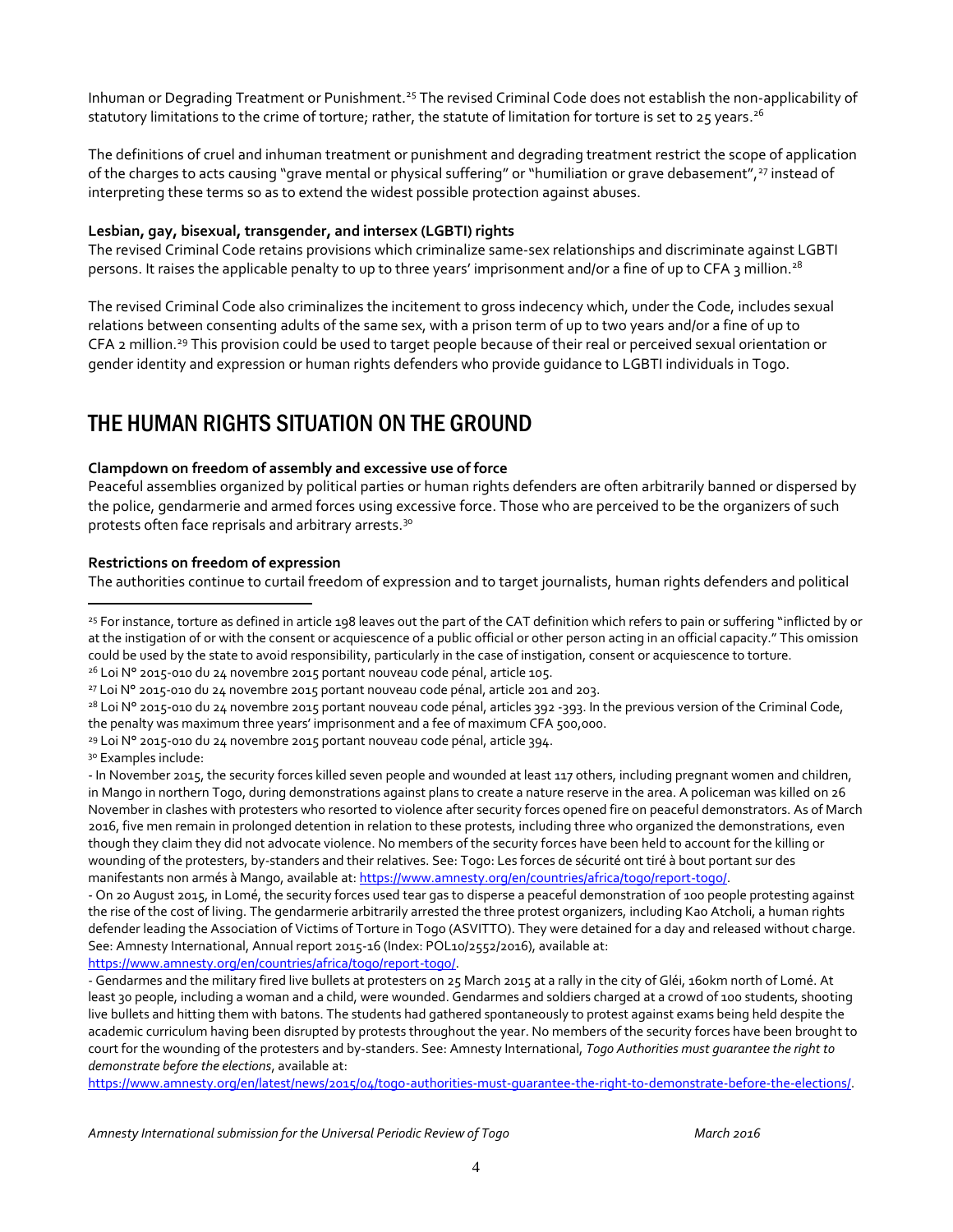activists who express dissent, particularly those perceived to undermine the interests of members of the government or the security forces.<sup>31</sup>

#### **Torture and other ill-treatment**

Torture and other ill-treatment are regularly used by the security forces at the time of the arrest and during pre-trial detention to extract confessions or implicate defendants.<sup>32</sup>

#### **Lesbian, gay, bisexual, transgender, and intersex (LGBTI) rights**

LGBTI persons face harassment and arbitrary detention by the security forces on the basis of their real or perceived sexual orientation or gender identity and expression.<sup>33</sup> LGBTI rights activists often experience difficulties in registering

<sup>31</sup> Examples include:

 $\overline{a}$ 

- In August 2015, Zeus Aziadouvo, a journalist who produced a documentary on prison conditions in Lomé, and Luc Abaki, director of private TV station *La Chaîne du Futur* which broadcast the documentary, were repeatedly summoned for questioning and asked to reveal their sources, including at the headquarters of the Research and Investigation Services and at the High Authority for Audiovisual and Communications on 18 and 26 August, respectively. See: Amnesty International, Annual report 2015-16 (Index: POL10/2552/2016), available at[: https://www.amnesty.org/en/countries/africa/togo/report-togo/.](https://www.amnesty.org/en/countries/africa/togo/report-togo/)

- In September 2013, Amah Olivier, President of *Association des Victimes de la Torture au Togo* (Association of Victims of Torture in Togo, ASVITTO), was arrested and charged with incitement to rebellion for speaking about the crackdown on demonstrations. He was released in February 2014 and fled the country fearing for his safety. See: Amnesty International, Annual report 2014-15 (Index: POL10/0001/2015/), available at[: https://www.amnesty.org/en/documents/pol10/0001/2015/en/](https://www.amnesty.org/en/documents/pol10/0001/2015/en/)

- In August 2013, the authorities shut down Radio *Légende FM*, a month after the High Authority for Audiovisual and Communications suspended the station on the grounds that it broadcasted false information in the context of the legislative elections. See: Annual report 2014-15 (AI Index, POL10/0001/2015/), available at[: https://www.amnesty.org/en/documents/pol10/0001/2015/en/.](https://www.amnesty.org/en/documents/pol10/0001/2015/en/)

- In October 2012, the security forces attacked Justin Anani, a journalist affiliated with the International Federation of Journalists, while he was covering a protest organized by the *Collectif Sauvons le Togo* (Save Togo, CST) movement, which was dispersed by force by law enforcement agencies. See: Amnesty International, Annual report 2013 (Index: POL10/001/2013), available at: [https://www.amnesty.org/en/documents/pol10/001/2013/en/.](https://www.amnesty.org/en/documents/pol10/001/2013/en/)

- In February 2012, Koffi Kounté, President of the National Human Rights Commission, received threats from the entourage of the Head of State after he refused to endorse a report known to have been falsified by the government. Fearing reprisals, Koffi Kounté took refuge in France. See: Amnesty International, Annual report 2013 (Index: POL10/001/2013), available at: [https://www.amnesty.org/en/documents/pol10/001/2013/en/.](https://www.amnesty.org/en/documents/pol10/001/2013/en/)

<sup>32</sup> Examples include :

- Several men arrested during protests in Mango in November 2015 were subjected to ill-treatment, including beatings with belts, batons and rifle butts at the time of their arrest and during transfers to different detention centers, causing open wounds on their backs, legs and hands. They were asked to sign statements which they did not understand. No one was held accountable for the illtreatment they suffered. See*: Togo: Les forces de sécurité ont tiré à bout portant sur des manifestants non armés à Mango*, available at: [https://www.amnesty.org/en/countries/africa/togo/report-togo/.](https://www.amnesty.org/en/countries/africa/togo/report-togo/)

- Mohamed Loum was arrested in January 2013 in relation to the fires which destroyed the markets in Lomé and Kara and beaten and subjected to waterboarding while in the custody of the gendarmerie. He was also subjected to prolonged restraint in handcuffs, often lasting 24 hours, and denied food and water. No one was held accountable for the torture he suffered. See: Amnesty International, Annual report 2014-15 (Index: POL10/0001/2015/), available at: https://www.amnesty.org/en/documents/pol10/0001/2015/en - In April 2012, four students, three of whom were members of the National Union of Togolese Pupils and Students, were ill-treated during their arrest and detention in the civil prison of Kara. They had been charged with "incitement to rebellion" for organizing a meeting to discuss the government's promise to allocate scholarships, but were released without trial one month later. No one was held accountable for the ill-treatment they suffered. See: Amnesty International, Annual report 2013 (Index: POL10/001/2013), available at[: https://www.amnesty.org/en/documents/pol10/001/2013/en/.](https://www.amnesty.org/en/documents/pol10/001/2013/en/)

<sup>33</sup> Examples include:

- A gay man who was returning home from a party wearing female clothing was arrested by two police officers in 2014 and detained without charge for five days in a police station.<sup>33</sup> The police officers asked him to take off all his clothes in order to confirm his gender. They took videos and photographs and threatened to leak them to the press if he did not comply with their instructions. He was told he was in detention to "teach him a lesson". The policemen insulted him and repeatedly asked him to put on make-up and dance in his dress in front of other detainees and police officers. His family and a local human rights group were able to visit him on the third day of his detention, but he did not access a lawyer. He was released without charge after five days. No one was held accountable for the illtreatment he was subjected to. The details of this case, including names, dates and places are withheld for reasons of security. - A gay man returning home in female clothing from a friend's house was stopped by two members of the security forces and asked to produce identification. Concerned that he would be arrested on the basis of his sexual orientation if the security forces found out he was a man, he responded he did not have his identification paper with him. The two officers escorted him home on a motorbike and,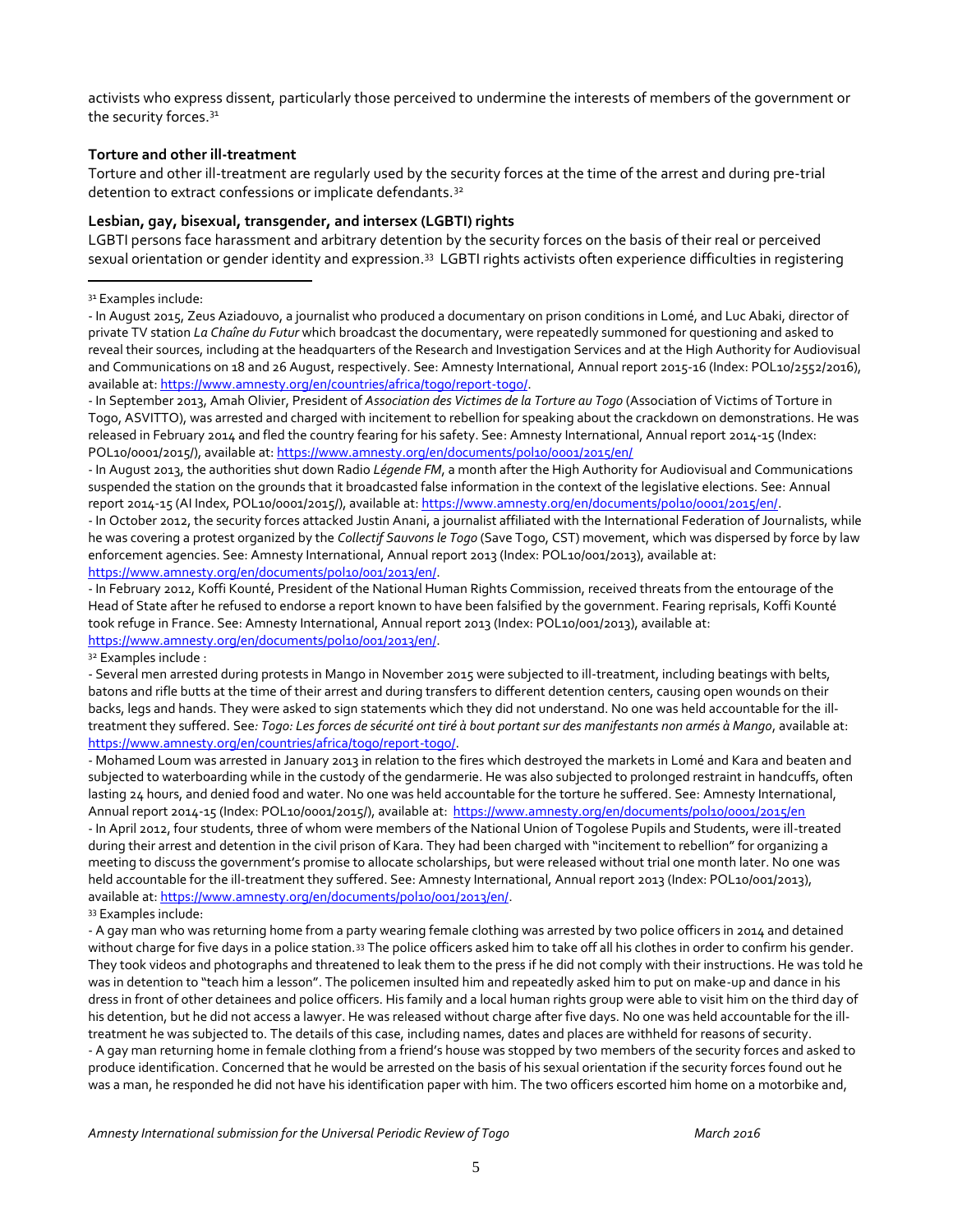their organizations.<sup>34</sup>

#### **Impunity for human rights violations**

A climate of impunity for human rights violations persists. Officers from the police, the gendarmerie and the armed forces regularly commit human rights violations with few repercussions.<sup>35</sup>

The authorities maintain that disciplinary measures are taken against members of the security forces who commit human rights violations. However, the lack of transparency of the disciplinary process makes it impossible to determine who has been sanctioned, on what grounds, and whether the sanction was commensurate with the seriousness of the offence. In practice, the disciplinary process constitutes an obstacle to justice as the decision to open a judicial process depends on the conclusion of the disciplinary council.

Of the human rights violations documented in this submission, only one case has led to a successful prosecution, with a light sentence being handed down.<sup>36</sup>

# RECOMMENDATIONS FOR ACTION BY THE STATE UNDER REVIEW

#### **Amnesty International calls on the government of Togo to:**

*National Human Rights Commission*

 $\overline{a}$ 

- Adopt measures to guarantee appropriate financial resources, full independence, and impartiality of the National Human Rights Commission, as Togo had accepted to do in 2011, including by amending the law adopted in March 2016 enabling the President to appoint the members of the Commission to ensure the nomination process is transparent and subject to independent oversight;
- Promptly, thoroughly and impartially investigate the allegations that the government falsified the report of the National Human Rights Commission in 2012 in relation to the case of Kpatcha Gnassingbé and his co-detainees, and hold anyone suspected of having falsified the report to account and take appropriate measures to guarantee non-recurrence;
- Ensure the findings of the National Human Rights Commission are made publicly available.

on the way, one of them attempted to touch his breasts and genitals. When they arrived at his family home, his family told the officers about his gender. The officers slapped him in the face and took photos as they asked him to undress in front of his relatives. They threatened the family that they would arrest him if they did not give them money. They took CFA 60,000, his handbag which contained a phone and some cash, and left. No one was held accountable for the ill-treatment he was subjected to. The details of this case, including names, dates and places are withheld for reasons of security.

34 In at least one case, officers of the Ministry of Territorial Administration refused to deliver registration certificates because they considered that the mandate of the organization set out in the registration form "challenged cultural and social norms". The details of this case, including names, dates and places are withheld for security reasons. <sup>35</sup> Examples include:

- In July 2013, the ECOWAS Court ruled that the Togolese government was responsible for acts of torture of Kpatcha Gnassingbé and his co-detainees and ordered reparations for the victims. The seven men received part of the financial compensation, but remain in arbitrary detention as of March 2016. No one has been brought to court for the torture they were subjected to.

- More than ten years after nearly 500 people died during political violence in the context of the presidential election on 24 April 2005, the authorities have taken no steps to identify those suspected of criminal responsibility for the deaths. Of the 72 complaints filed by the victims' families with the Atakpamé, Amlamé and Lomé courts, none are known to have led to a successful prosecution. <sup>36</sup> In April 2013, two people were killed when security forces shot live bullets at a crowd of protesters in the northern town of Dapaong. One of the victims, Anselme Sinandare Gounyanoua, was 12 years old. In June 2015, a police officer was found guilty of manslaughter over his killing and sentenced to a 36-month imprisonment with 10 month suspended sentence. The Court ordered the government to pay the family of the victim CFA 10 million as compensation. However, the decision failed to establish full accountability at all relevant levels. The Court granted the accused extenuating circumstances as the security forces were facing "furious protestors", without demonstrating that the conditions to use firearms were met. Furthermore, it failed to hold the superior officers and the command hierarchy accountable for breaches of national and international standards on the use of force, despite acknowledging that the police used assault rifles, shot live ammunition and threw rocks at protesters in an operation to maintain public order.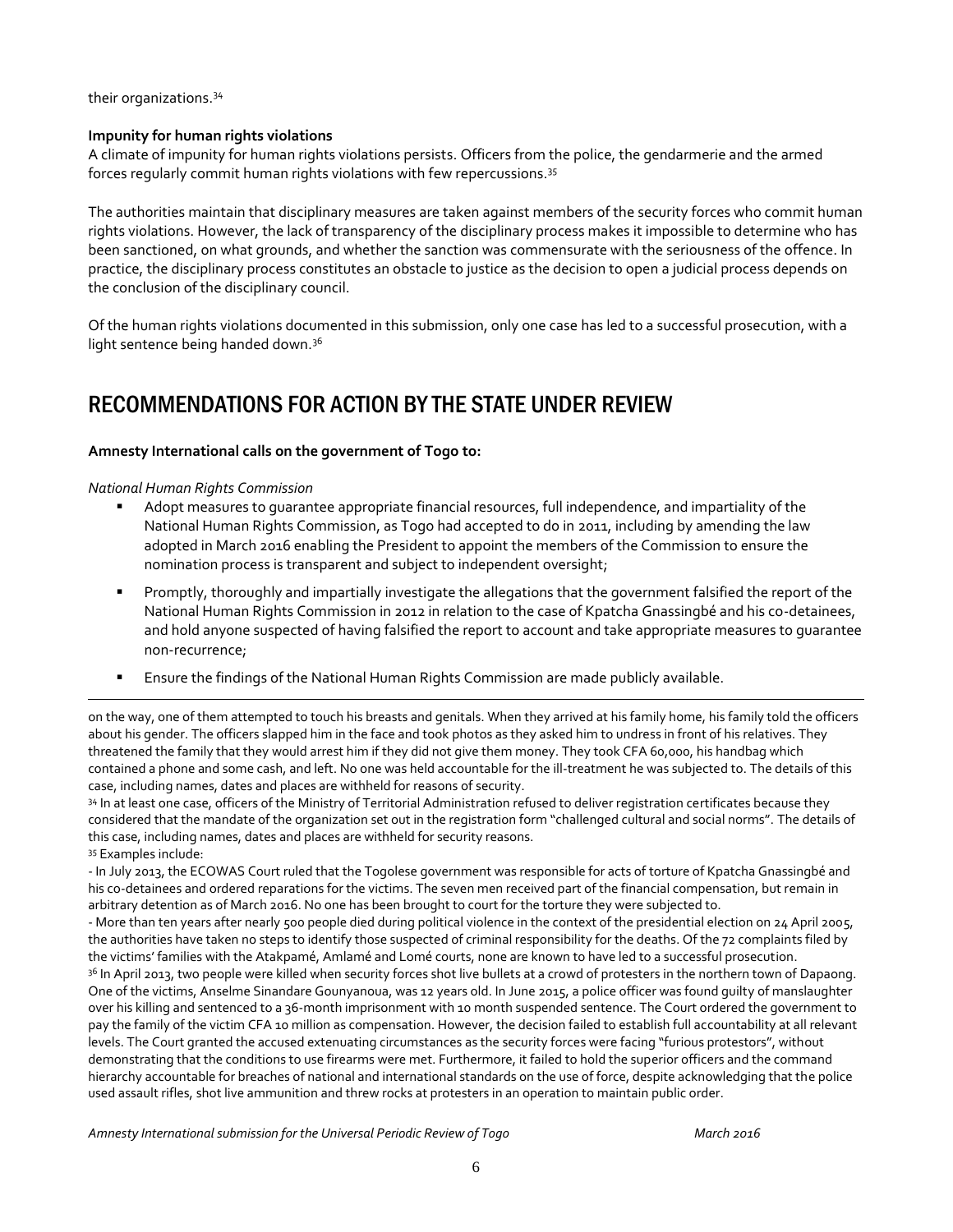#### *Prison conditions*

- Develop and implement a strategy to reduce prison overcrowding, as Togo had accepted to do in 2011, in particular by substituting detentions with non-custodial measures;
- Ensure that all persons deprived of their liberty are held in humane conditions, including in line with the UN Basic Principles for the Treatment of Prisoners and the Standard Minimum Rules for the Treatment of Prisoners and Rules for the Treatment of Women Prisoners and Non-custodial Measures for Women Offenders, as Togo had accepted to do in 2011, in particular by ensuring that all detainees have access to sufficient food and drinkable water, adequate sanitary facilities and medical treatment.

#### *Freedom of assembly and use of force*

- **Prohibit the deployment of the military in public order situations;**
- Provide the security forces with sufficient resources to police large-scale or hostile demonstrations and counterdemonstrations and with effective training in the appropriate and differentiated use of force and weapons, including anti-riot equipment;
- Amend laws regulating the use of force, in particular Decree N° 2013–013 on maintaining and restoring public order, to bring them in line with international standards, such as the UN Basic Principles on the Use of Force and Firearms by Law Enforcement Officials, and revise the legal basis for the use of force and establish clear rules for the use of force by the security forces in the context of policing demonstrations;
- Ensure that arbitrary or abusive use of force and firearms by law enforcement officials is punished as a criminal offence and clarify that orders may not serve as an acceptable defence;
- Amend laws which violate the right to freedom of peaceful assembly, such as the Criminal Code and Law N° 2011–010 on freedom of assembly and public and peaceful demonstrations, to bring them in line with international and regional human rights standards, including by clarifying that peaceful assemblies should not be banned unless less restrictive measures have proved inefficient, and by removing provisions that criminalize the organization of and participation in peaceful demonstrations;
- Establish an independent oversight body with adequate human and financial resources, and mandated to investigate serious incidents involving the use of force by security forces, and to establish individual and command responsibility, as well as institutional failures and deficiencies;
- Promptly, thoroughly and impartially investigate all allegations of excessive use of force and bring anyone suspected of criminal responsibility to justice in a fair trial, including superior officers if they have failed to prevent the arbitrary use of force when they had an opportunity to do so.

#### *Freedom of expression*

- Amend laws which violate the right to freedom of expression, such as the Criminal Code and the Press and Communication Code, to bring them in line with international and regional human rights standards, including by decriminalizing defamation; offending public officials; publishing, broadcasting or reproducing "false news"; hurling seditious chants; and by providing clearer definitions of terrorism related charges;
- Adopt and implement legislation to protect and facilitate the work of human rights defenders, journalists and bloggers, including a freedom of information law and a law to provide legal recognition and protection of human rights defenders;
- Ensure that all Togolese, including journalists, opposition leaders, real or perceived government opponents, and human rights defenders are able to freely exercise their right to freedom of expression without fear of arrest, detention, threats, harassment or attacks.

#### *Torture and other ill-treatment*

 Amend the Criminal Code to bring the definition of torture in line with the definition set forth in Convention against Torture and Other Cruel, Inhuman or Degrading Treatment or Punishment, as Togo had accepted to do in 2011, and abolish the statute of limitation currently applicable to the offence of torture;